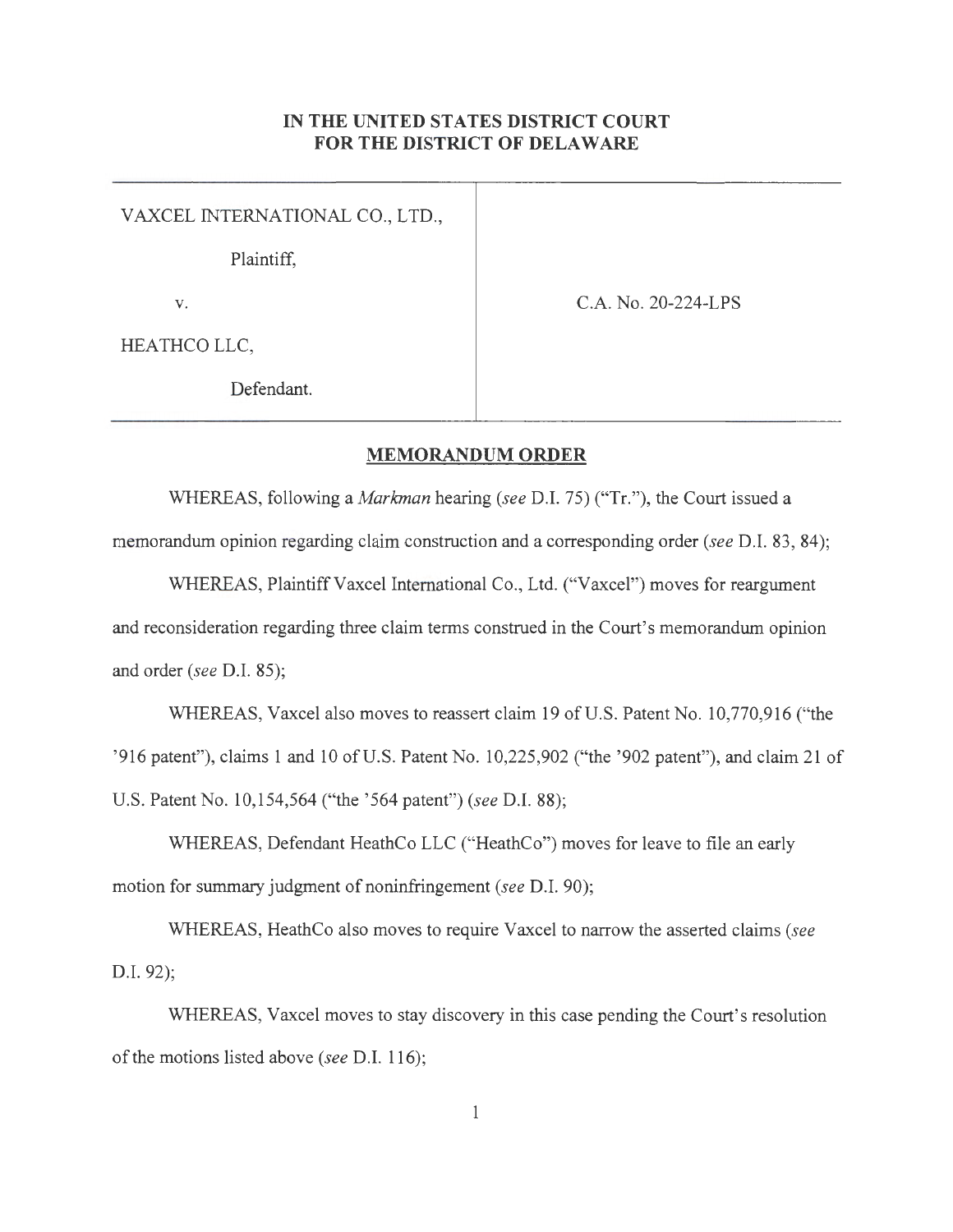WHEREAS, the Court has considered all the letter briefing and other materials submitted in connection with the parties' various motions *(see generally* D.I. 85, 89, 91 , 93, 94, 95, 97, 98, 99, 100, 101 , 102, 104, 117, 118, 120, 121);

**NOW, THEREFORE, IT IS HEREBY ORDERED** that, for the reasons stated and as further explained below: (a) Vaxcel's motion for reargument and reconsideration (D.I. 85) is **DENIED,** (b) Vaxcel's motion to reassert certain patent claims (D.I. 88) is **GRANTED IN PART** and **DENIED IN PART**; (c) HeathCo's motion for leave to file an early motion for summary judgment of noninfringement (D.I. 90) is **DENIED;** (d) HeathCo's motion to require Vaxcel to narrow the asserted claims (D.I. 92) is **DENIED;** and (e) Vaxcel's motion to stay discovery (D.I. 116) is **DENIED.** 

1. Pursuant to Local Rule 7.1.5, motions for reconsideration should be granted "sparingly." The decision to grant or deny such a motion lies squarely within the Court's discretion. *See Dentsply Int '!, Inc. v. Kerr Mfg. Co.,* 42 F. Supp. 2d 385, 419 (D. Del. 1999). Motions for reconsideration are typically granted only if the Court has patently misunderstood a party, made a decision outside the adversarial issues presented by the parties, or made an error of apprehension (not an error of reasoning). *See Schering Corp. v. Amgen, Inc.*, 25 F. Supp. 2d 293, 295 (D. Del. 1998). "A motion for reconsideration is not properly grounded on a request that a court rethink a decision already made." *Smith v. Meyers*, 2009 WL 5195928, at \*1 (D. Del. Dec. 30, 2009). It is not an opportunity to "accomplish repetition of arguments that were or should have been presented to the court previously." *Karr v. Castle*, 768 F. Supp. 1087, 1093 (D. Del. 1991). Generally, a motion for reconsideration should be granted only if the movant can show one of the following: (i) an intervening change in controlling law; (ii) new evidence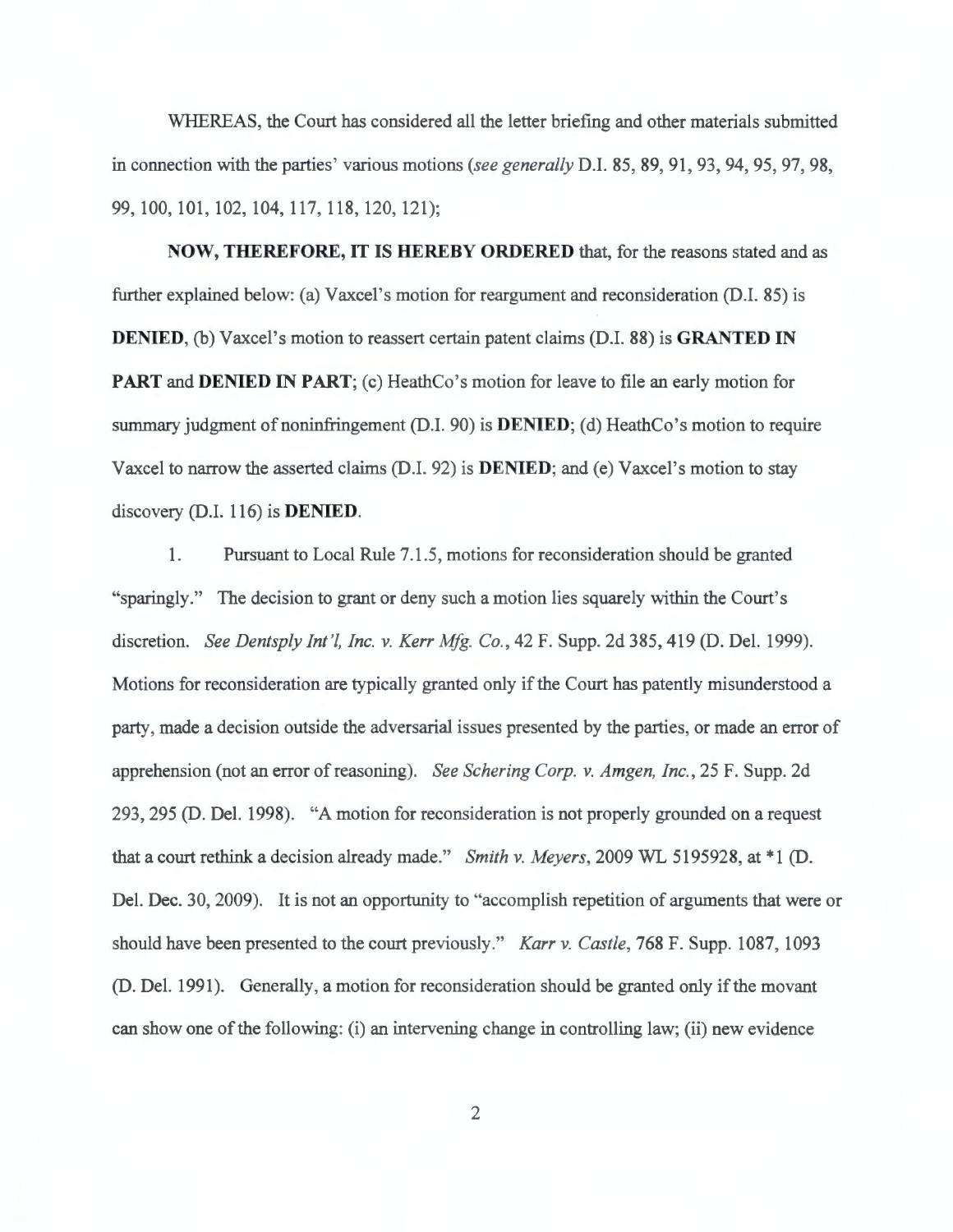that was not available when the court made its decision; or (iii) the need to correct a clear error of law or fact to prevent manifest injustice. *See Max 's Seafood Cafe ex rel. Lou-Ann, Inc. v. Quinteros,* 176 F.3d 669, 677 (3d Cir. 1999).

2. Vaxcel argues that the Court should reconsider its construction of the means-plusfunction term "detection device." *(See* D.I. 85 at 3-7) In Vaxcel's view, the specification of U.S. Patent No. 10,136,503 ("the '503 patent") discloses the following structures for the detection device, in addition to an infrared sensor: "electrostatic induction sensor, conductionbased touch sensor, a pad, a button, voltage divider or power interruption switch or a conduction rate of a phase controller set by a user that serves as an interface between a human and the controller." (D.I. 85 at 7) (internal quotation marks omitted) During the claim construction hearing, V axcel told the Court that it did not object to limiting a "detection device" to an infrared sensor, pad, or button. (Tr. at 27) The Court will hold Vaxcel to that concession and, therefore, focuses only on pads and buttons. In the memorandum opinion, the Court explained that the '503 patent "does not offer any specific structure for either the pad or the button." (D.I. 83 at 7) To the extent that Vaxcel attempts to rely on different portions of the specification and dependent claims 8 and 9 to support its preferred construction *(see* D.I. 85 at 4, 6), it should have raised those arguments in its earlier briefing. Regardless, the Court is not persuaded that the ' 503 patent contains sufficient details regarding pads or buttons. *See generally Maurice Mitchell Innovations, L.P. v. Intel Corp.,* 249 F. App'x 184, 188 (Fed. Cir. 2007) ("[T]he statute requires more than just the possibility that an artisan of ordinary skill may be able to figure out the corresponding structure. The quid pro quo for using a means-plus-function limitation requires *specificity in reciting structure* and linking that structure to the limitation.") (emphasis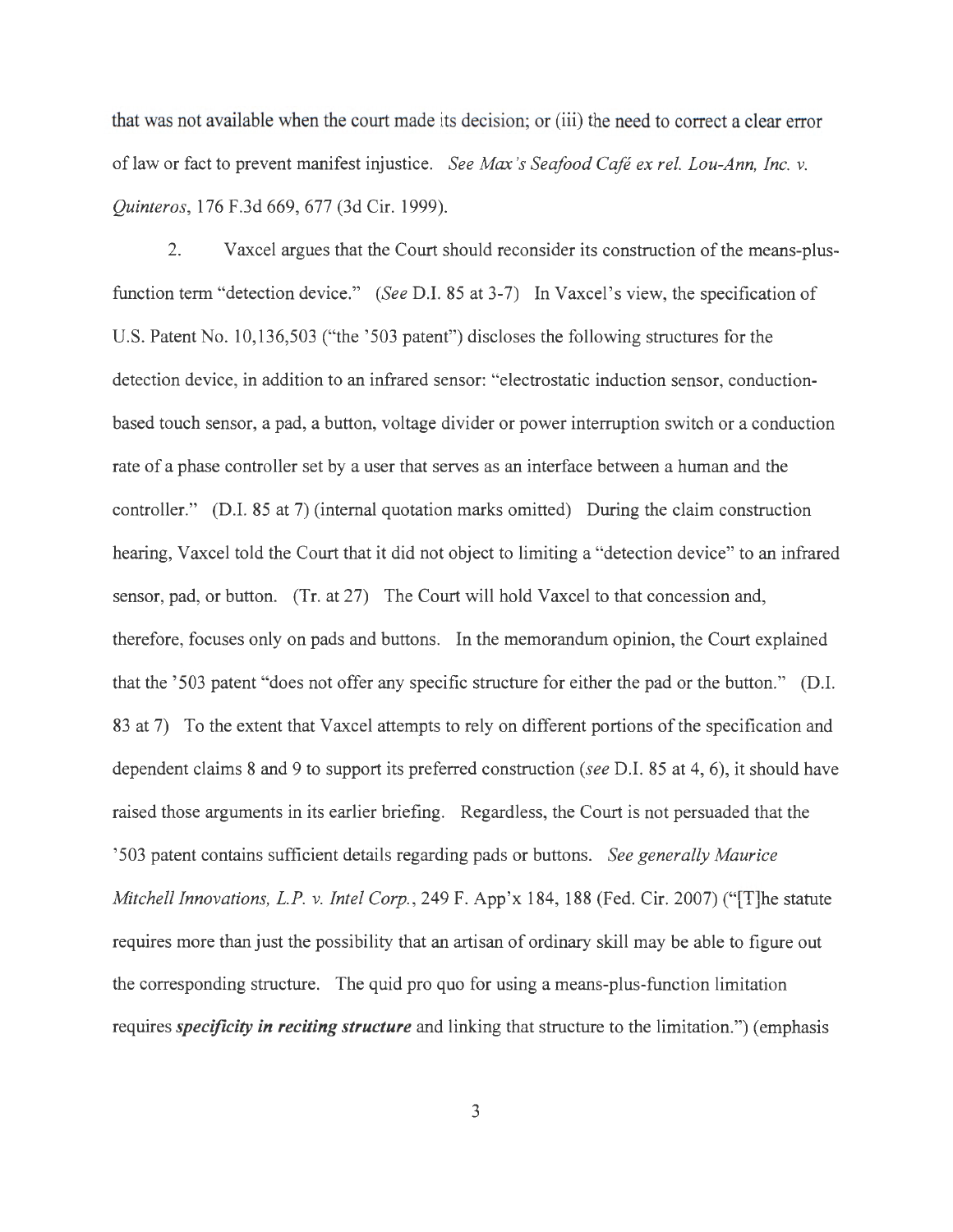added).

3. V axcel next contends that the Court should reconsider its conclusion that the terms "low [light] color temperature" and "high [light] color temperature" are indefinite. (D.I. 85 at 7-9) Reflecting the indefiniteness of these claim terms, Vaxcel's own proposed constructions have shifted significantly. Vaxcel previously advocated for a range of low color temperatures between 2700 Kand 3000 K *(see* D.I. 83 at 21), but it now suggests that a low color temperature can be as low as 2000 K *(see* D.I. 85 at 9). Similarly, Vaxcel previously offered two options for a range of high color temperatures: between  $4000$  K and  $6500$  K, or between 3600 K and 5500 K. *(See D.I. 83 at 21)* Now, Vaxcel advances a third option: between 5000 Kand 6500 K. *(See* D.I. 85 at 9) Vaxcel's shifting positions underscore that the relevant patents do not convey the meanings of "low" and "high" color temperatures with reasonable certainty. *See generally Nautilus, Inc. v. Biosig Instruments, Inc. ,* 572 U.S. 898, 901 (2014). Vaxcel's attempt to rely on claim 19 of the '916 patent comes too late, and in any event lacks merit. The requirements in dependent claim 19 are that the low color temperature be between 2000 K and 3000 K and that the high color temperature be between 5000 K and 6500 K. ('916 patent at 19:35-38) The requirements of the dependent claim do not render definite the unbounded terms of the challenged claims. In fact, they imply that "low" and "high" color temperatures may fall outside the ranges claimed in dependent claim 19.

4. V axcel further asks the Court to reconsider its construction of "preloaded," which Vaxcel now interprets as "loaded in a mobile device before the mobile device is purchased or first used in an on line free setting of an operating parameter of the lighting device." (D.I. 85 at 10) (emphasis omitted) Vaxcel's new proposal adds words to the Court's construction that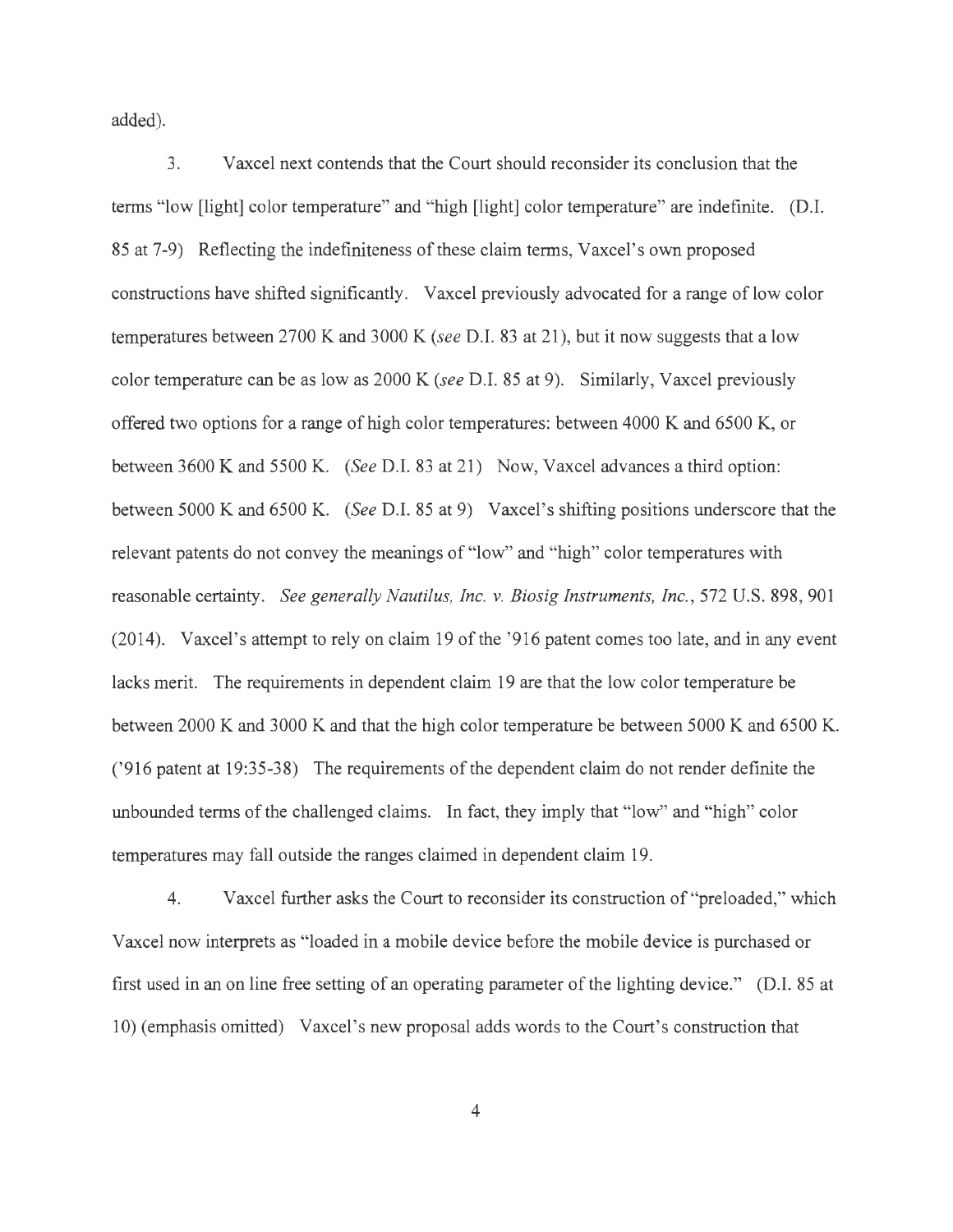would have the impact of undoing the Court's ruling, for no valid reason. Vaxcel argues that the claims use "preloaded" because loading an application is not part of the claimed method. *(See id. at 9)* Once again, Vaxcel does not explain why it did not raise this argument sooner. Vaxcel also points to claim 8 of the '564 patent, which contains the following limitation: "a capacity to download an APP from an Internet or a cloud server." *(Id.* at 10) (emphasis omitted) As HeathCo persuasively explains, claim 8 refers generally to "an" application, not necessarily "the" user interface application recited in claim 1. *(See* D.I. 94 at 10) In other words, the "capacity" language in claim 8 is directed to the overall characteristics of the mobile device, not a particular application that must be preloaded. There is no conflict between the Court's construction of"preloaded" and claim 8. Moreover, contrary to Vaxcel's suggestion, the Court did not ignore V axcel's dictionary definitions of "preloaded." The Court simply concluded that Heath Co's dictionary definitions were more persuasive. *(See id. at 10 n.10)* 

5. In sum, Vaxcel has failed to show an intervening change in controlling law, any new evidence that was not previously available, or a clear error of law that would result in a manifest injustice. *See Max 's Seafood Cafe,* 176 F.3d at 677. Accordingly, reconsideration is not warranted.

6. In its second motion, Vaxcel seeks to reassert claim 19 of the '916 patent, claims 1 and 10 of the '902 patent, and claim 21 of the '5 64 patent ( the "proposed claims") because, according to Vaxcel, those claims do not suffer from the indefiniteness problems identified in the Court's *Markman* opinion. *(See* D.I. 89 at 2-3) Vaxcel has not shown good cause to reassert the proposed claims in the instant action. *See generally St. Clair Intel!. Prop. Consultants, Inc. v. Matsushita Elec. Indus. Co.,* 2012 WL 1015993, at \*5 (D. Del. Mar. 26, 2012) (applying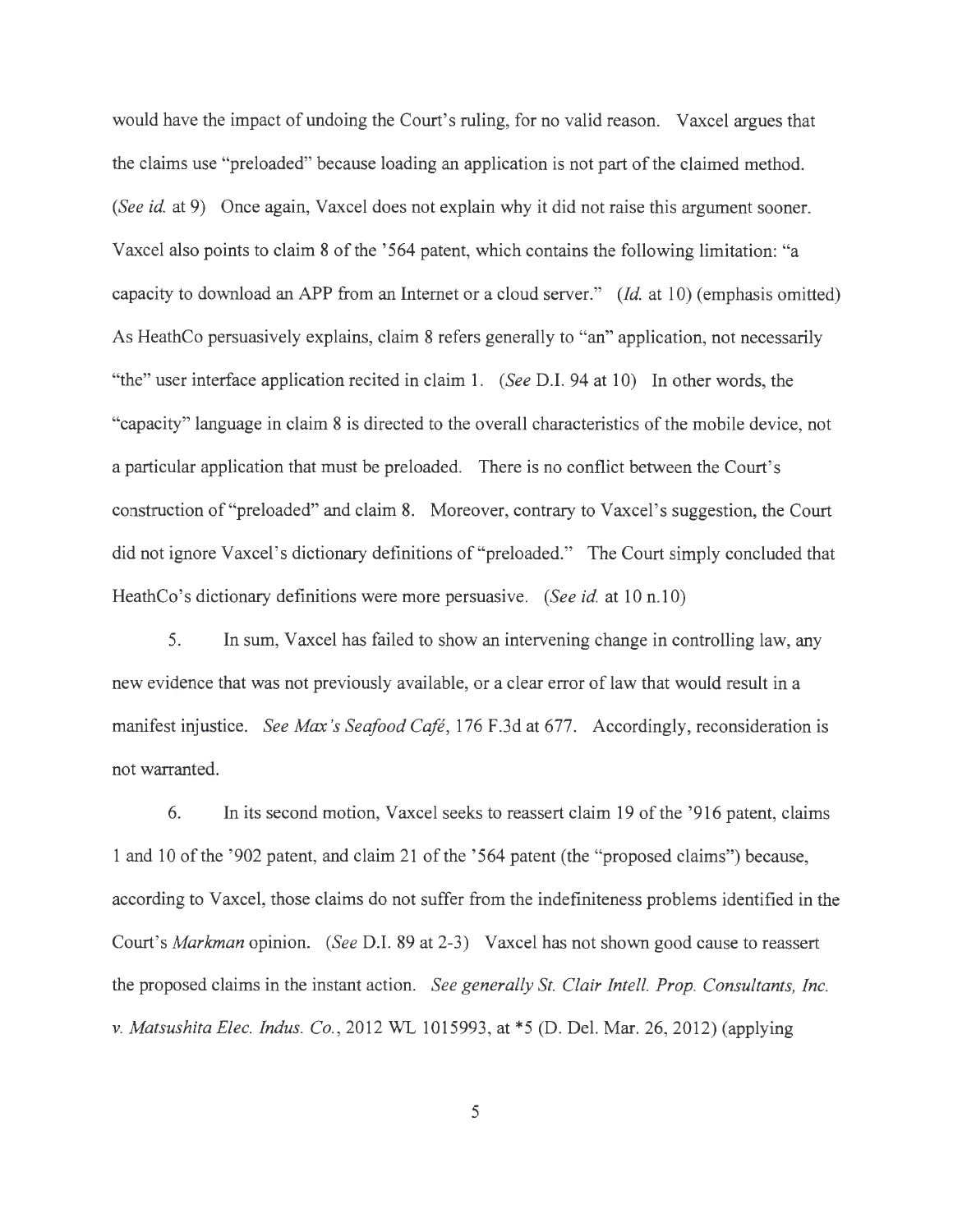"good cause" standard under Federal Rule of Civil Procedure 16(b)). The schedule in this case required Vaxcel to reduce its asserted claims from 167 to 100 *(see* D.I. 48) and, in compliance with this order, V axcel opted nearly a year ago not to pursue the proposed claims. Until now, Vaxcel has never suggested that the proposed claims may be important. For example, when five claims of U.S. Patent No. 9,560,719 patent dropped out of the case in June 2021, Vaxcel never sought to press any other claims, such as the proposed claims. *(See* D.I. 99 at 3 n.l) With fact discovery currently scheduled to conclude later this month, it would not be efficient or appropriate to inject new issues into this case at this time. Although V axcel contends that the proposed claims would not require additional claim construction or fact discovery *(see* D.I. 89 at 2), HeathCo credibly points to additional claim terms that may require construction, and at a minimum, Vaxcel would need to serve infringement contentions for the proposed claims *(see* D.I. 99 at 3-5). The Court will not allow Vaxcel to derail this case by reviving the proposed claims in this action.

7. Nevertheless, the Court is not of the view that Vaxcel has necessarily lost for all time its ability to assert the proposed claims against HeathCo. *See generally In re Katz Interactive Call Processing Patent Litig. ,* 639 F.3d 1303 (Fed. Cir. 2011) (explaining how claim selection procedures may implicate due process concerns). The Court will grant Vaxcel's alternative request that it be permitted to pursue the proposed claims against HeathCo in another patent infringement action – an alternative Heath Co did not squarely (and certainly not persuasively) address. This grant is without prejudice to HeathCo having the ability to raise its concerns in the context of any such separate action. That is, any disputes about matters such as preclusion or the applicability of this Court's claim construction will be resolved, if necessary, in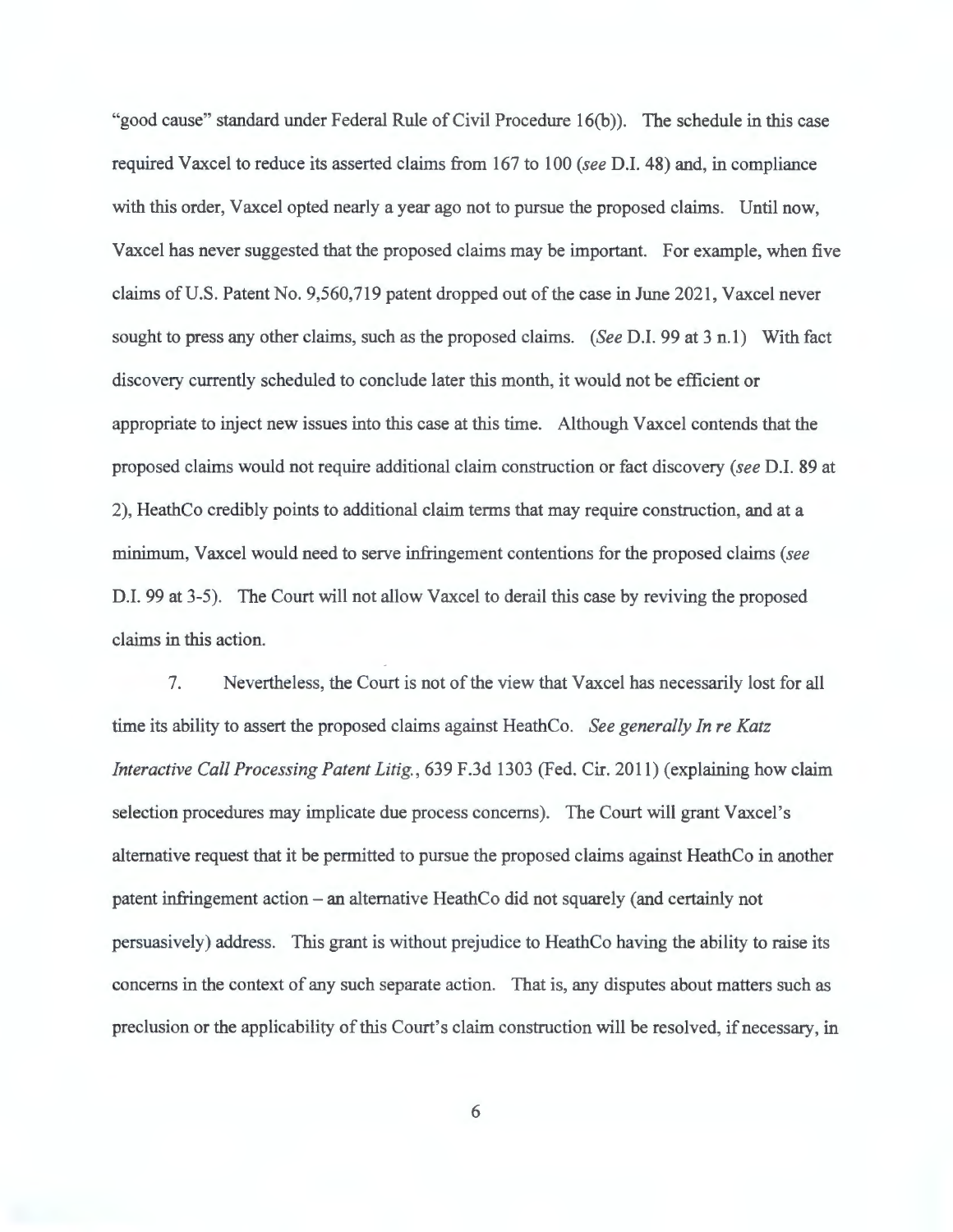the context of the separate action.

8. Turning to HeathCo's motions, its request for leave to file an early motion for summary judgment of noninfringement is denied. HeathCo undoubtedly believes that its arguments are "compelling" and will, once heard, end this case *(see* D.I. 91 at 1), and it may well prevail on certain of its contentions ( e.g., those based on the Court's construction of "detection device" and "preloaded"). Other arguments, however, are new: for example, HeathCo's argument regarding the possible indefiniteness of "low" and "high" light intensity in connection with U.S. Patent No. 10,667,367 *(see id.* at 2-3) and its argument based on the interpretation of the "free-running setting" limitation of U.S. Patent No. 9,326,362 *(see id.* at 3). The Court is not persuaded that it would be a worthwhile expenditure of its scarce judicial resources to deviate from the schedule set long ago in this case and accord early priority to HeathCo's casedispositive motions.

9. Heath Co's motion requesting that the Court order V axcel "to narrow the number of asserted claims to no more than 3 per patent," i.e., 12 claims for the 4 patents that remain in this case (D.I. 93 at 1), is also denied. Vaxcel has already "agreed to a reduction to 15 claims across 4 patents" if the Court denies its pending motions (D.I. 98 at 1), as the Court has now done. This is a sufficient reduction, as even HeathCo has at times appeared to recognize. *(See*  D.I. 98-1 at #5085) Given the Court's rulings herein on all pending motions and the status of the case, the parties will be required to meet and confer with an aim toward agreeing on any additional reductions in asserted claims and/or prior art references they deem warranted.

10. The Court is denying Vaxcel's motion to stay discovery pending resolution of the pending motions because there are no longer any pending motions. To the extent Vaxcel is